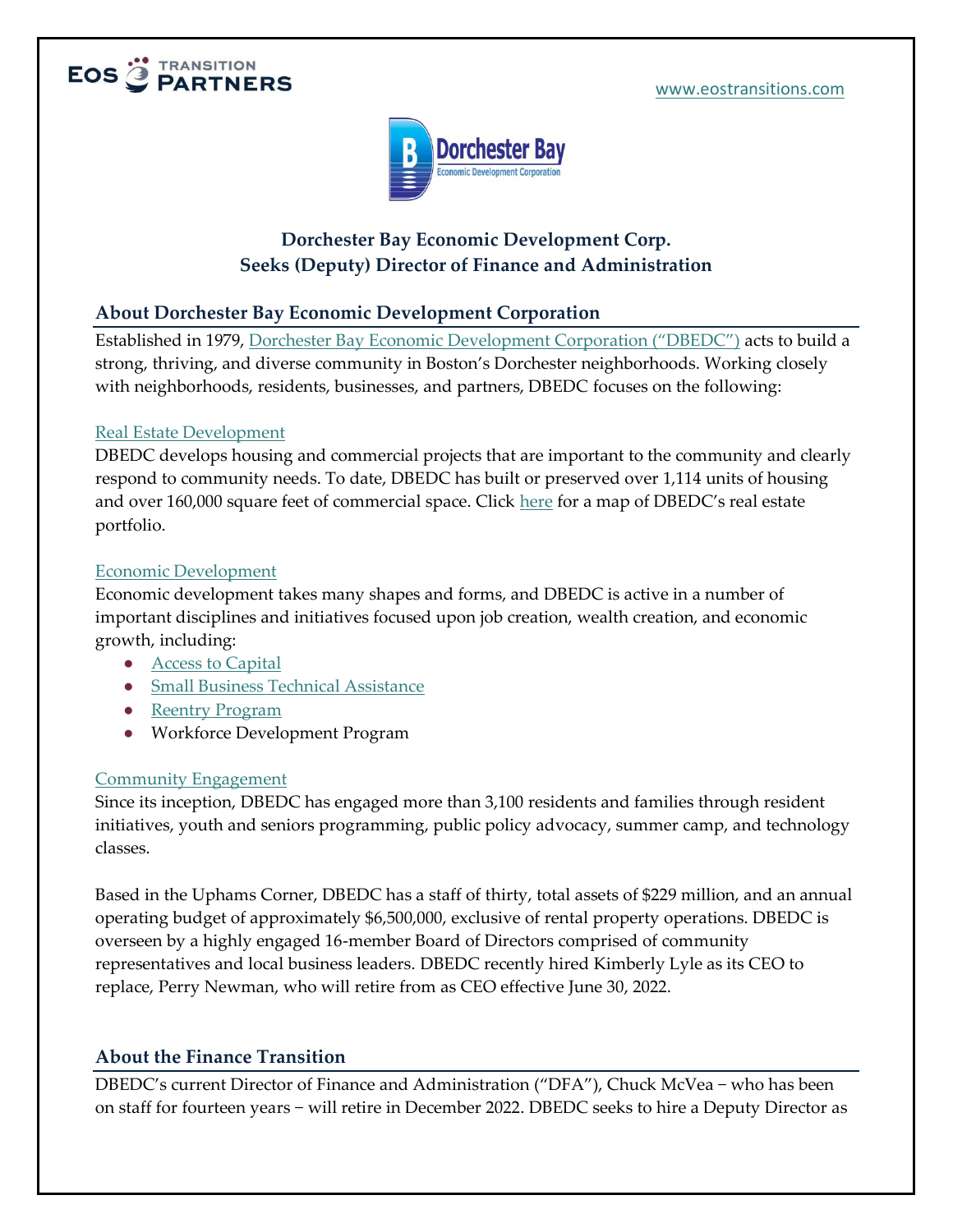soon as possible to work under Chuck until his retirement, with the anticipation that as of January 1, 2023, the Deputy Director of Finance and Administration ("DDFA") will assume the DFA role.

# **Position Overview**

Initially reporting to the DFA and ultimately to the CEO, the DDFA will be an integral member of DBEDC's leadership team. As the DDFA, the leader plays a critical role managing DBEDC's financial functions including accounting, payroll, cash management, audit support, and grant reporting. The DDFA will also provide financial analysis and transaction support as needed to the real estate and asset management teams and will be supported on an ongoing basis by outside real estate/finance accounting consultants, as well as by DBEDC's auditors. Once the leader assumes the DFA role, additional responsibilities will include budgeting, financial analysis, and serving as a primary liaison and partner to the board's Finance Committee. Also, as the DFA, the leader will provide support for information technology and office administration. The DDFA will initially supervise an Accounting Director who in turn oversees one accounting professional. Once promoted to the DFA position, an additional direct report will be the Office/Property Manager.

# **Specific Responsibilities** *(ultimately as DFA)*

### **Accounting, Budgeting and Fiscal Oversight**

- Assume responsibility for DBEDC's financial functions and ensure a team of professionals:
	- o Maintain the chart of accounts and provide oversight for accounts payable, accounts receivable, bank deposits, bill payments, and general ledger entries.
	- o Maintain and reconcile the general ledger in accordance with DBEDC's cost allocation plan, GAAP, FASB, and the Circular A-133.
	- o Manage all NCDF bank accounts, including opening/closing accounts, managing cash flow and projections, overseeing bank reconciliations, and managing the line of credit.
	- o Oversee the financial side of the human resource function, including payroll processing, benefit enrollment, retirement plan distributions, and employee earned time accruals.
	- o Complete personnel-related reports, such as state and federal wage reporting are filed accurately and in a timely manner.
	- o Provide timely reporting as well as payments for local, state, and federal taxes, mortgage, escrow, and reserve payments.
- Establish, implement, and regularly update policies and procedures for all finance and accounting functions, ensuring appropriate controls and compliance with generally accepted accounting practices (GAAP) and other applicable state and federal regulations.
- Regularly identify and evaluate opportunities for more efficient, automated, and effective financial operations, internal controls, policies, procedures, recordkeeping, and reporting.
- Establish and oversee a collaborative annual budgeting process in conjunction with the CEO and senior staff.
- Lead the external audit process, serving as the primary interface with the independent. auditors and ensure accuracy of financial statements, including Form 990.
- Prepare operating statements and variance reports on a regular basis.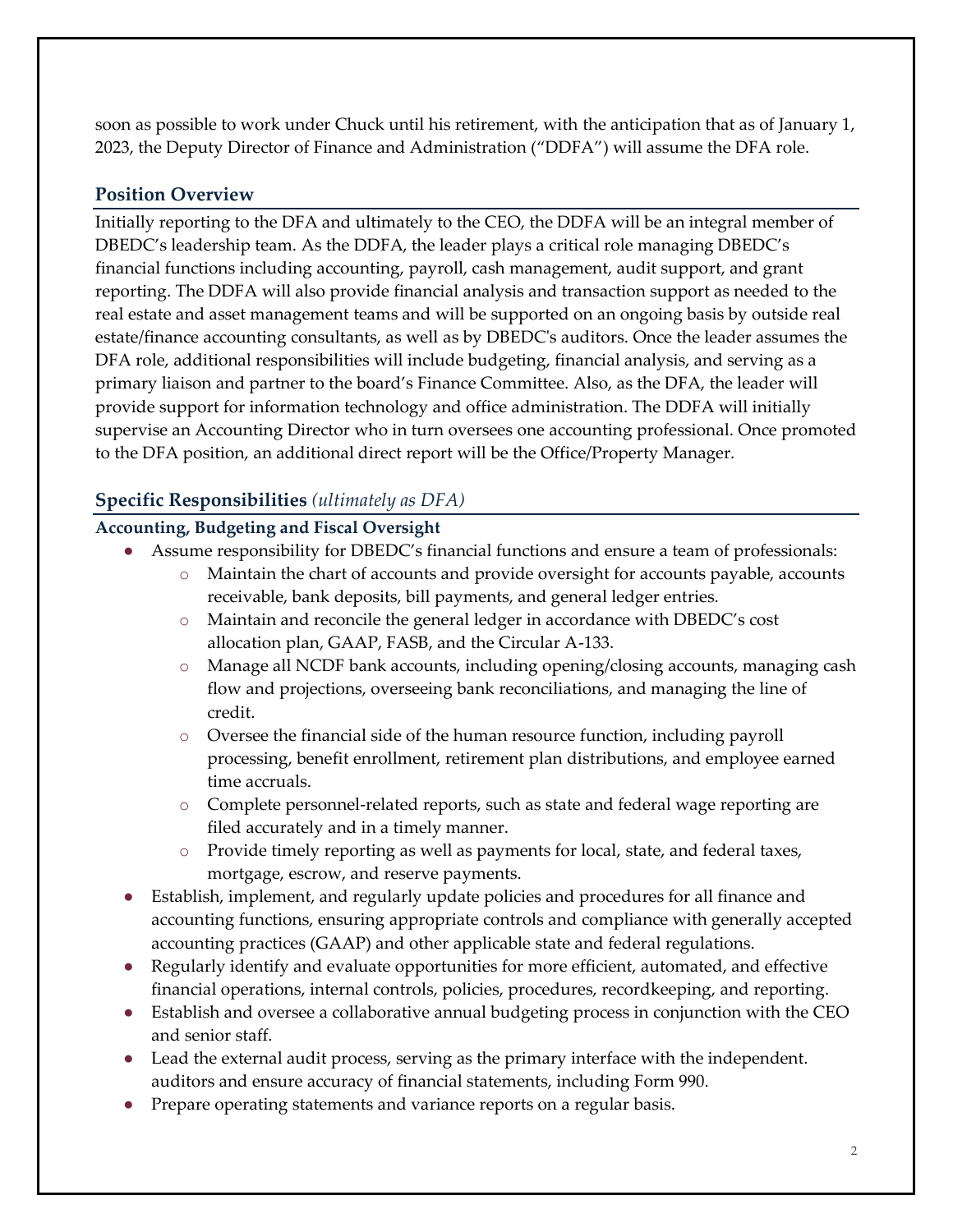- Serve as primary liaison to the Finance Committee.
- Prepare and present comprehensive, clear, and concise financial reports to the Board of Directors that provide both fiscal and operational insights.
- Communicate well verbally and in writing, specifically the communication of financial information to non-financial professionals.

#### **Real Estate and Asset Management**

- Working with consultants and other parties, review and approve tax credit development transactions throughout the development cycle.
- Oversee the accounting for real estate development transactions, such as capitalizations of costs during development.
- Provide financial support for Asset Management as required

#### **Human Resource Management**

- In collaboration with the Director of People and Culture manage relationships with vendors, providers and third-party administrators of health plans, workers' compensation insurance, and other insurances.
- Hire, train and supervise all direct reports.

#### **Administrative Leadership and Support**

- Work collaboratively with the CEO and senior leadership team to set and achieve DBEDC's strategic direction.
- Develop and maintain supportive, collaborative, and respectful relationships with all staff.
- Oversee administrative staff including hiring, coaching, development, and performance management.
- Regularly identify and evaluate opportunities for more efficient, automated, and effective administrative operations, internal controls, policies, procedures, recordkeeping, and reporting.
- Oversee information technology for the organization, including procurement, inventory, and contracts with outsourced providers.
- Serve as the organization's risk management leader by evaluating property and liability insurance needs, procuring appropriate insurance policies, and managing data security.
- Maintain critical organizational files, including Secretary of State annual filings for all entities, grant proposals, grant awards, contracts, and any subsequent reporting.
- Assist the CEO with special projects.

# **Desired Credentials/Profile of the Ideal Candidate**

- Accounting/financial certification (CPA, CMA, CFA) or advanced accounting degree is desirable.
- Minimum of a bachelor's degree in accounting, finance, management, or a related field.
- At least 5 years' senior financial leadership experience at an organization of comparable size, scope, and financial complexity.
- Knowledge of or exposure to real estate development, particularly affordable housing and low-income tax credit financing, and/or property management is essential.